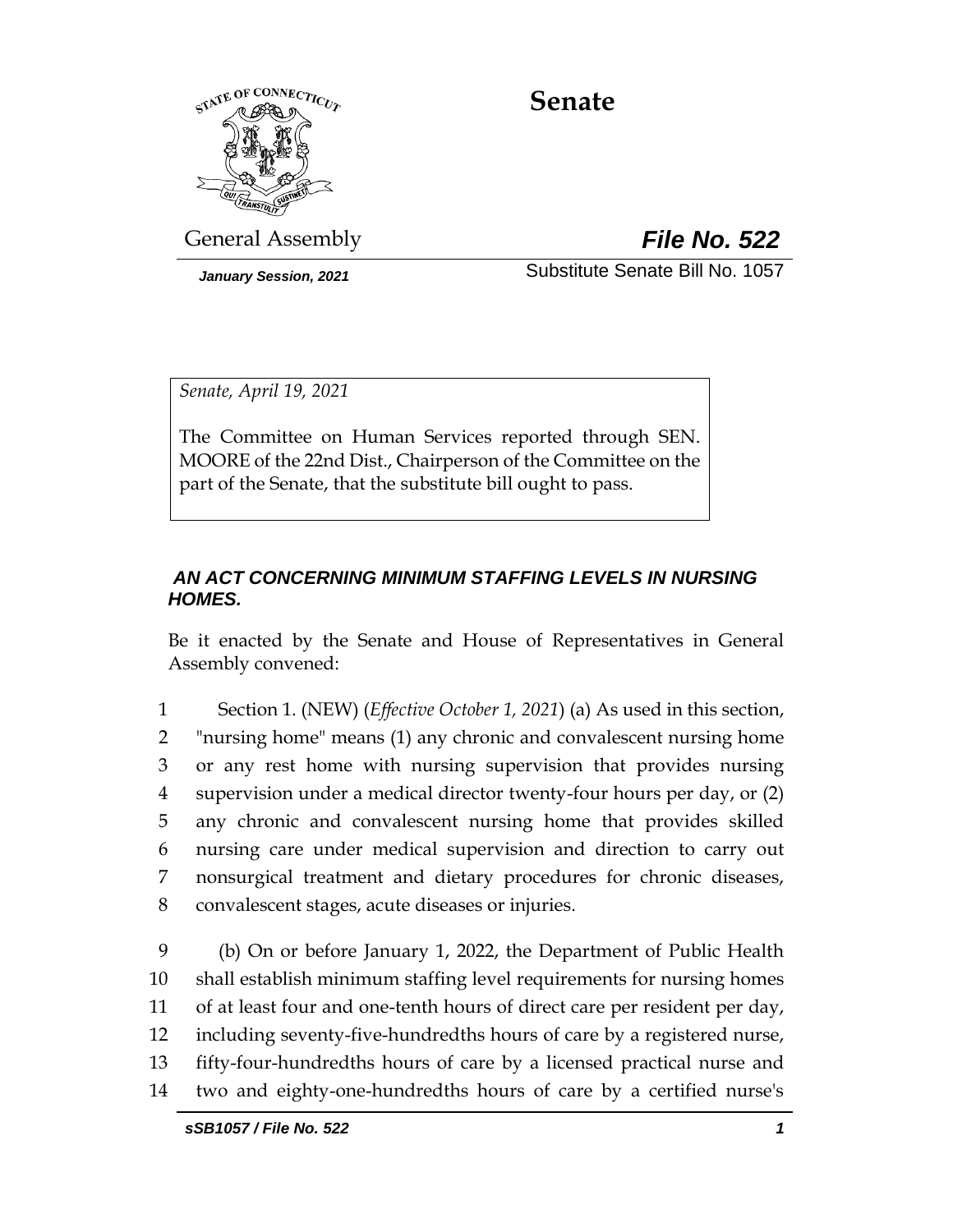# assistant.

 (c) The Commissioner of Public Health, in consultation with the Commissioner of Social Services, shall (1) review the current definition of the term "direct care" in the regulations of Connecticut state agencies and consider redefining the term for purposes of minimum staffing level requirements, (2) review and implement best practices for establishing and maintaining minimum staffing levels at nursing homes, (3) encourage nursing homes to adopt payment incentives for staff to work in a single nursing home, and (4) prohibit the hiring of any person 24 subject to a consent order issued by the Department of Public Health for violations of health and safety regulations pertaining to nursing homes from working at a nursing home in any capacity.

 (d) The Commissioner of Social Services, in consultation with the Commissioner of Public Health, shall establish a minimum percentage of Medicaid reimbursement to nursing homes for the provision of direct care to nursing home residents.

 (e) The Commissioner of Public Health shall adopt regulations in accordance with chapter 54 of the general statutes to implement the provisions of this section.

| sections: |                 | This act shall take effect as follows and shall amend the following |
|-----------|-----------------|---------------------------------------------------------------------|
| Section 1 | October 1, 2021 | New section                                                         |

## *Statement of Legislative Commissioners:*

In Section 1(b), "per resident" was changed to "per resident per day" for clarity.

*HS Joint Favorable Subst. -LCO*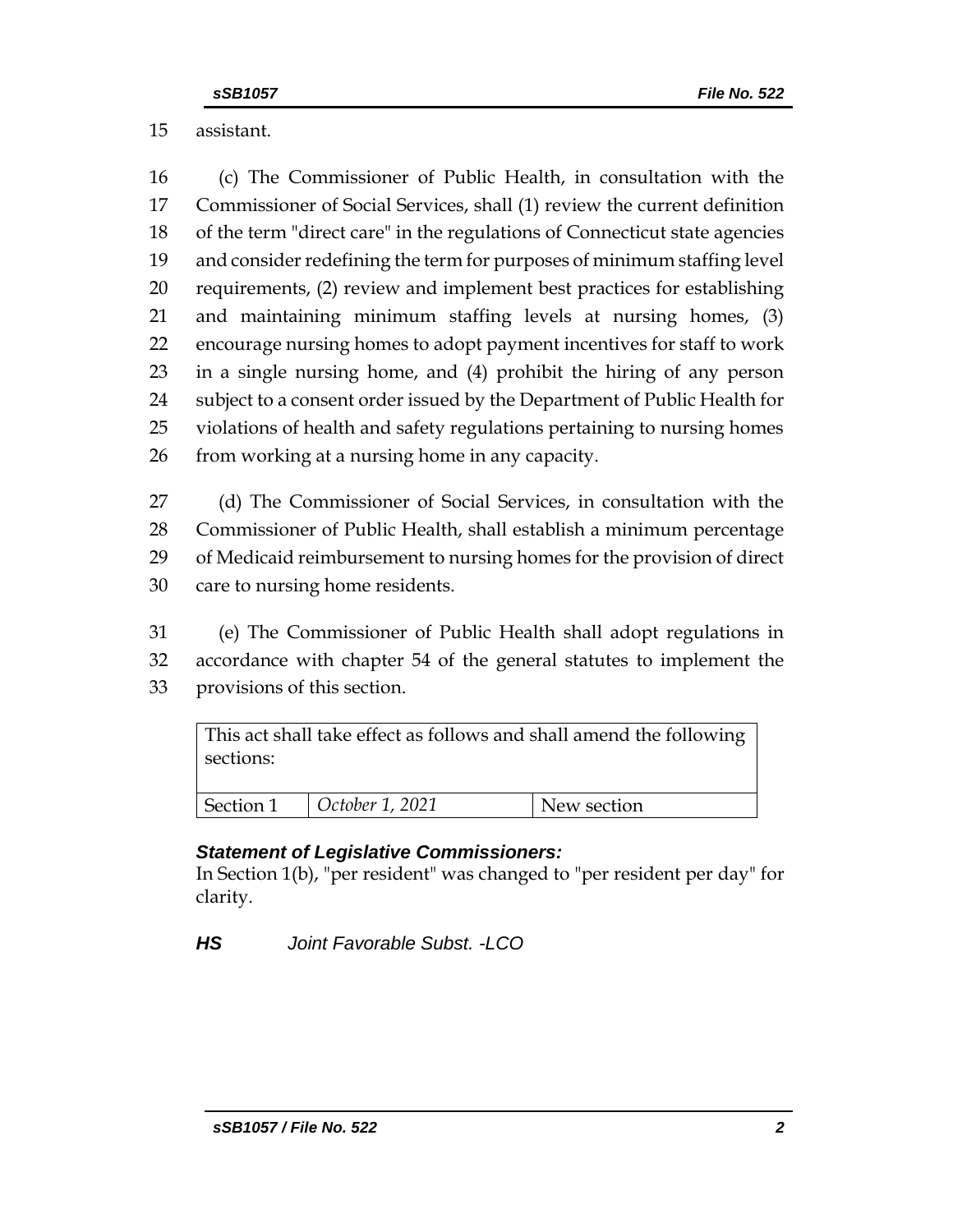*The following Fiscal Impact Statement and Bill Analysis are prepared for the benefit of the members of the General Assembly, solely for purposes of information, summarization and explanation and do not represent the intent of the General Assembly or either chamber thereof for any purpose. In general,*  fiscal impacts are based upon a variety of informational sources, including the analyst's professional *knowledge. Whenever applicable, agency data is consulted as part of the analysis, however final products do not necessarily reflect an assessment from any specific department.*

### *OFA Fiscal Note*

#### *State Impact:*

| <b>Agency Affected</b> | <b>Fund-Effect</b> | FY 22 \$  | FY 23 \$  |
|------------------------|--------------------|-----------|-----------|
| Social Services, Dept. | GF - Cost          | See Below | See Below |
| Note: GF=General Fund  |                    |           |           |

#### *Municipal Impact:* None

### *Explanation*

The bill results in a cost to the Department of Social Services (DSS) associated with revising nursing home staffing levels and establishing a minimum level of reimbursement for nursing homes.

Staffing ratio requirements will result in a significant cost to DSS to the extent nursing home staffing costs are reflected in future Medicaid payments. The bill specifies that a total of 4.1 hours of direct care be provided per resident per day, including 0.75 hours by a registered nurse (RN), 0.54 hours by a licensed practical nurse (LPN), and 2.81 hours by a certified nurse's assistant (CNA).

Based on 2019 nursing home staffing data, approximately 50% of homes do not meet the bill's requirements for RNs (with an average of 0.70 hours of direct care provided per resident per day). Approximately 10% of homes do not meet the LPN staffing requirements, while approximately 80% do not meet the requirements for CNAs. The cost for nursing homes to staff at the proposed levels will depend on the actual number and level of staff required and their associated wages but is anticipated to be at least \$80 million.

In addition, the bill requires DSS to establish a minimum percentage of Medicaid reimbursement to nursing homes for the provision of direct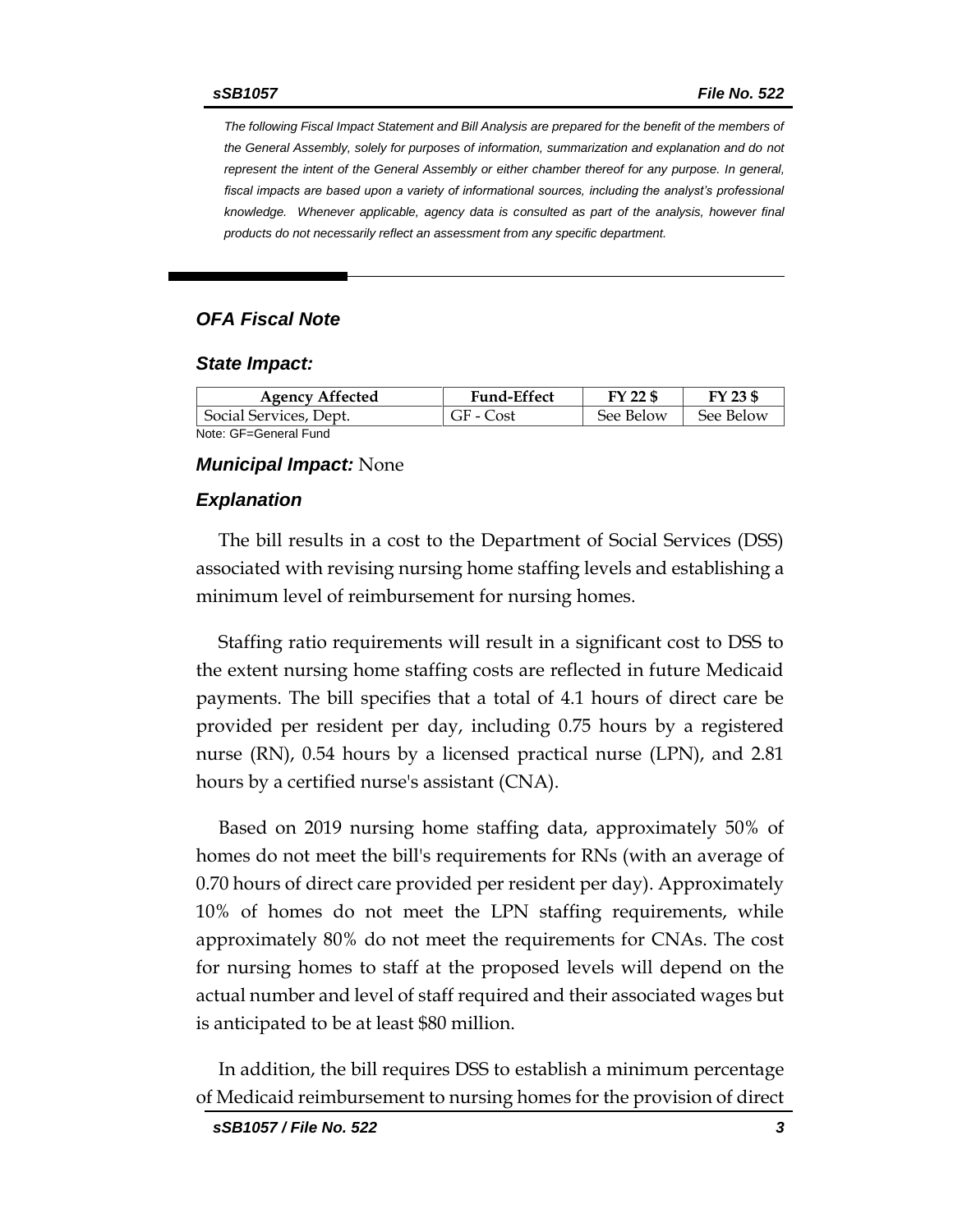care to nursing home residents. The impact depends on the minimum rate that will be established.

# *The Out Years*

The annualized ongoing fiscal impact identified above would continue into the future subject to inflation.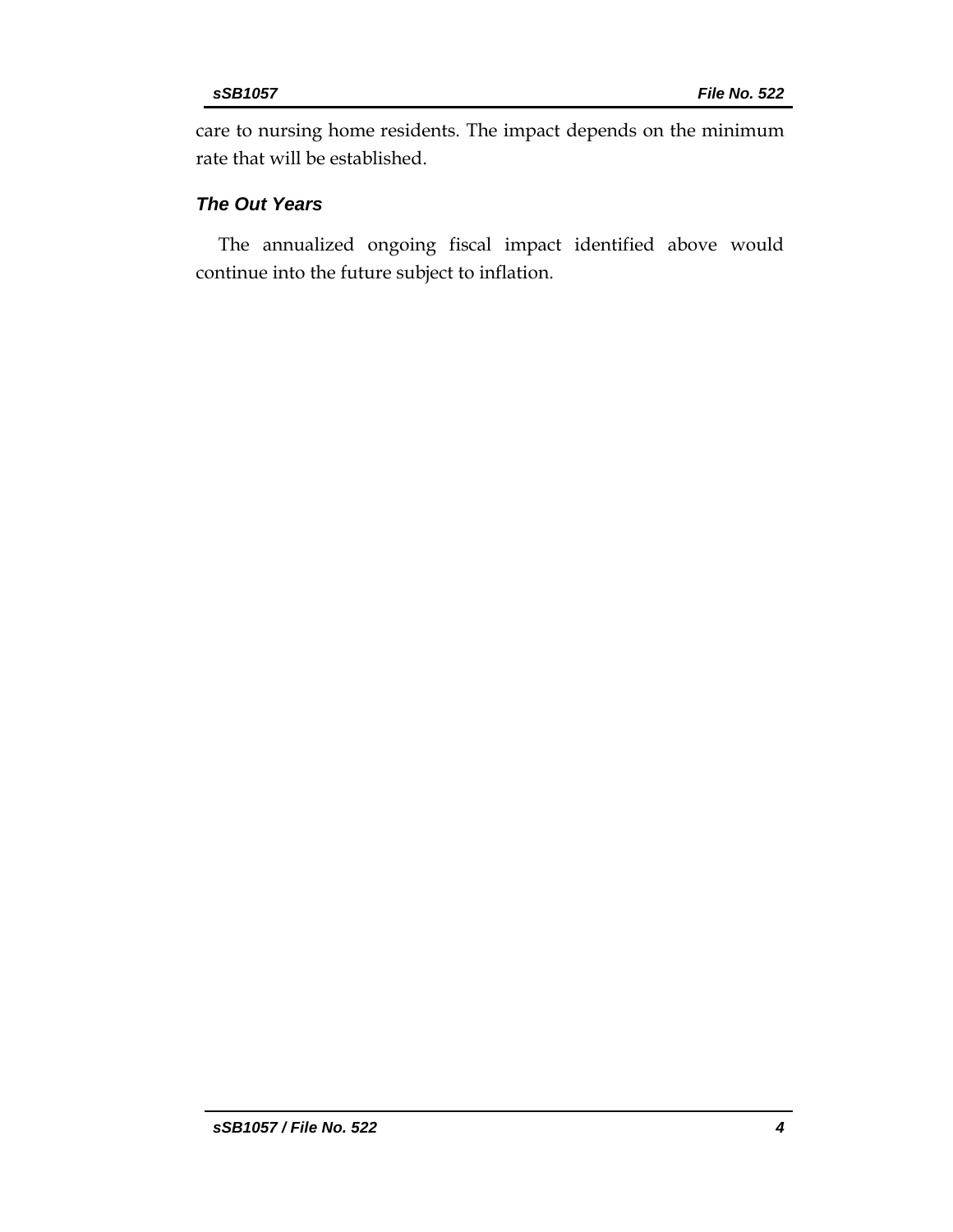# **OLR Bill Analysis**

**sSB 1057**

# *AN ACT CONCERNING MINIMUM STAFFING LEVELS IN NURSING HOMES.*

# **SUMMARY**

This bill requires the Department of Public Health (DPH), by January 1, 2022, to adopt regulations modifying minimum staffing levels in nursing homes to require at least 4.10 hours of direct care per resident per day, including 0.75 hours of care by a registered nurse, 0.54 hours of care by a licensed practical nurse, and 2.81 hours of care by a certified nurse's assistant.

Current law requires nursing homes to maintain aggregate licensed nurse and nurse's aide staffing levels of at least 1.9 hours of direct care per resident per day (see BACKGROUND).

The bill also requires the DPH commissioner to do the following:

- 1. review the current regulatory definition of "direct care" and consider redefining the term for minimum staffing level requirements;
- 2. review and implement best practices for establishing and maintaining minimum staffing levels at nursing homes;
- 3. encourage nursing homes to adopt payment incentives for staff to work in a single nursing home; and
- 4. prohibit anyone subject to a DPH consent order for violations of health and safety regulations related to nursing homes from working in a nursing home in any capacity.

The bill requires the DPH commissioner to take these actions in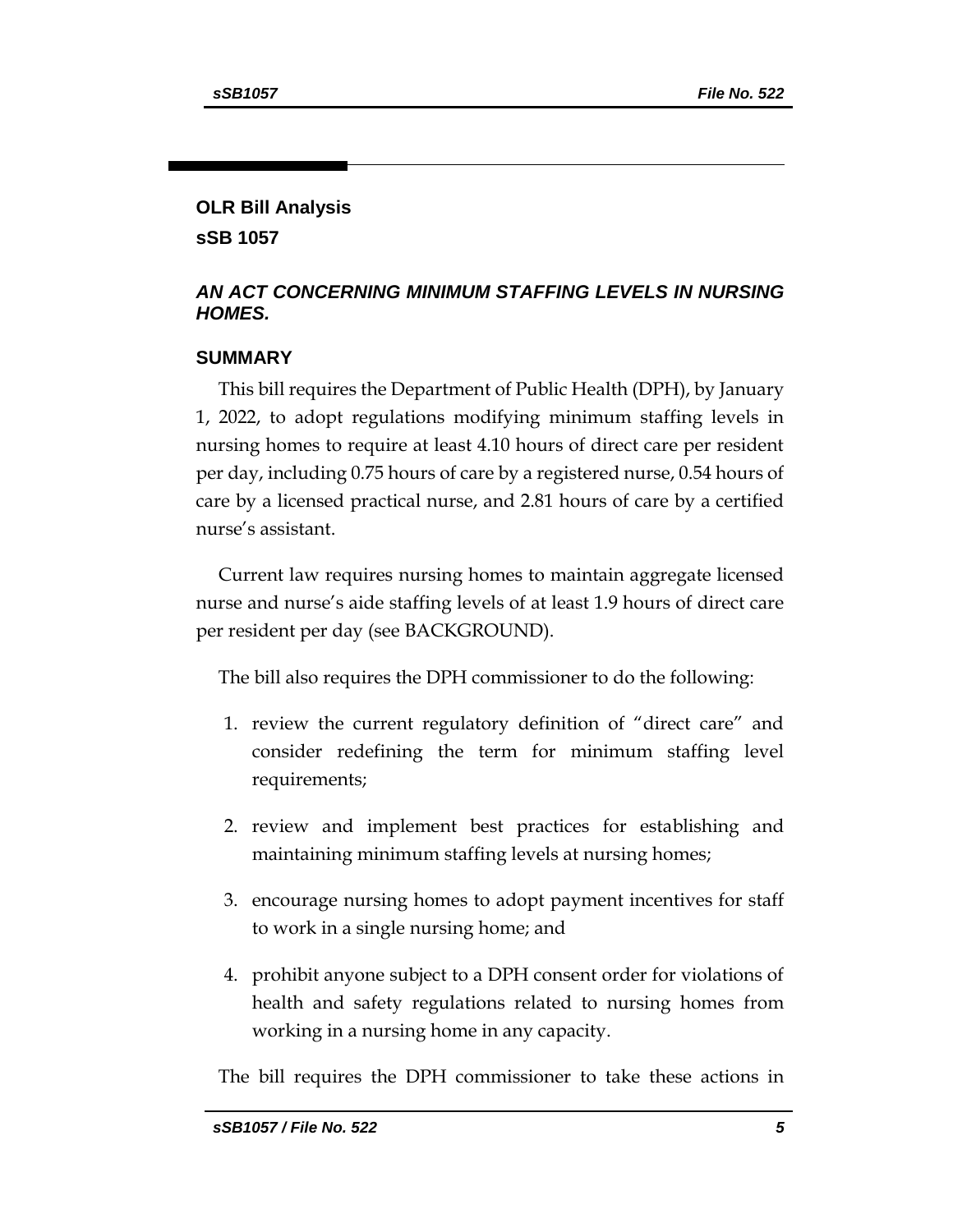consultation with the Department of Social Services (DSS) commissioner. It also requires the DSS commissioner, in consultation with the DPH commissioner, to establish a minimum percentage of Medicaid reimbursement to nursing homes for providing direct care to nursing home residents.

EFFECTIVE DATE: October 1, 2021

# **BACKGROUND**

# *Current Minimum Nurse Staffing Standards for Nursing Homes*

DPH licenses nursing homes at two levels of care: (1) chronic and convalescent nursing homes (CCNHs), which provide skilled nursing care, and (2) rest homes with nursing supervision (RHNS), which provide intermediate care. (Nursing homes generally have been phasing out RHNS beds or converting them to CCNH beds.)

Minimum staffing requirements for CCNHs and RHNS are set by regulation and depend on the time of day as shown in the table below (Conn. Agencies Regs., § 19-13-D8t(m)).

| <b>Direct Care</b><br>Personnel                                    | <b>CCNH</b>                                  |                                   | <b>RHNS</b>                       |                                   |
|--------------------------------------------------------------------|----------------------------------------------|-----------------------------------|-----------------------------------|-----------------------------------|
|                                                                    | 7 a.m. to 9                                  | 9 p.m. to 7                       | 7 a.m. to 9                       | 9 p.m. to 7                       |
|                                                                    | p.m.                                         | a.m.                              | p.m.                              | a.m.                              |
| Licensed<br>Nursing<br>Personnel                                   | 0.47 hours per<br>patient (hpp)<br>(28 min.) | $0.17$ hpp<br>$(10 \text{ min.})$ | $0.23$ hpp<br>(14 minutes)        | $0.08$ hpp<br>$(5 \text{ min.})$  |
| <b>Nurses</b><br>Total<br><b>Nurse</b><br>and<br>Aide<br>Personnel | $1.4$ hpp<br>(1 hr. 24 min.)                 | $0.50$ hpp<br>(30 min.)           | $0.70$ hpp<br>$(42 \text{ min.})$ | $0.17$ hpp<br>$(10 \text{ min.})$ |

# **Table 1: Minimum Nurse Staffing Requirements for Nursing Homes**